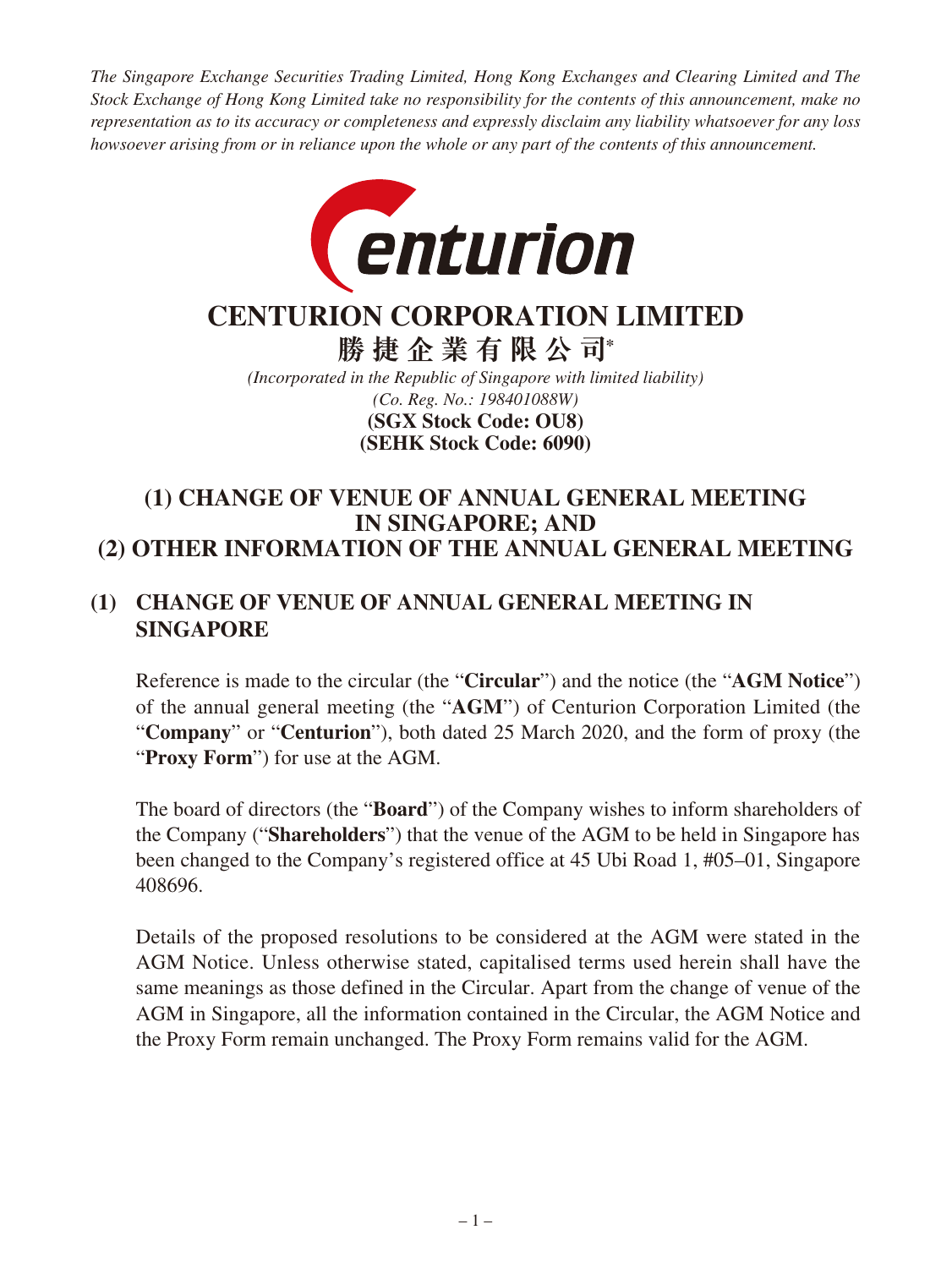## **(2) OTHER INFORMATION OF THE AGM**

References are also made to the following requirements on AGM to be conducted in Singapore in light of COVID-19:

- (1) the guidance for issuers on safe distancing measures when conducting general meetings set out in the joint statement issued on 31 March 2020 by the Accounting and Corporate Regulatory Authority of Singapore ("**ACRA**"), the Monetary Authority of Singapore ("**MAS**") and the Singapore Exchange Regulation ("**SGX RegCo**") (the "**Guidance**");
- (2) the implementation of the circuit breaker measures (enhanced safe distancing measures and closure of workplace premises) announced by the Government of Singapore on 3 April 2020 to minimise further spread of COVID-19; and
- (3) the COVID-19 (Temporary Measures) Bill passed by the Singapore Parliament on 7 April 2020 which provides, among others, legal certainty to enable issuers to make alternative arrangements for general meetings where personal attendance is required under written law or legal instruments (e.g. a company's constitution).

Due to the above developments in Singapore, the Board wishes to announce that:

- (1) The Company will ensure it has the requisite quorum (through the attendance of any Director or senior management of the Company who hold shares) to satisfy requirements for the purposes of the AGM;
- (2) A live webcast of the AGM (the "**AGM Live Webcast**") will be provided for all Shareholders to participate in the proceedings of the AGM remotely, without attending in person. **Shareholders are strongly encouraged to participate in the AGM Live Webcast, and to cast their votes by submitting Proxy Forms and appointing the "Chairman of the Meeting" as their proxy.**
- (3) In relation to the latest announcement by SGX RegCo (in consultation with ACRA and MAS) of 7 April 2020 on the automatic 60-day extension for companies to hold their annual general meeting, the Company has obtained SGX's confirmation that the Company may proceed with the AGM Live Webcast for its AGM in Singapore.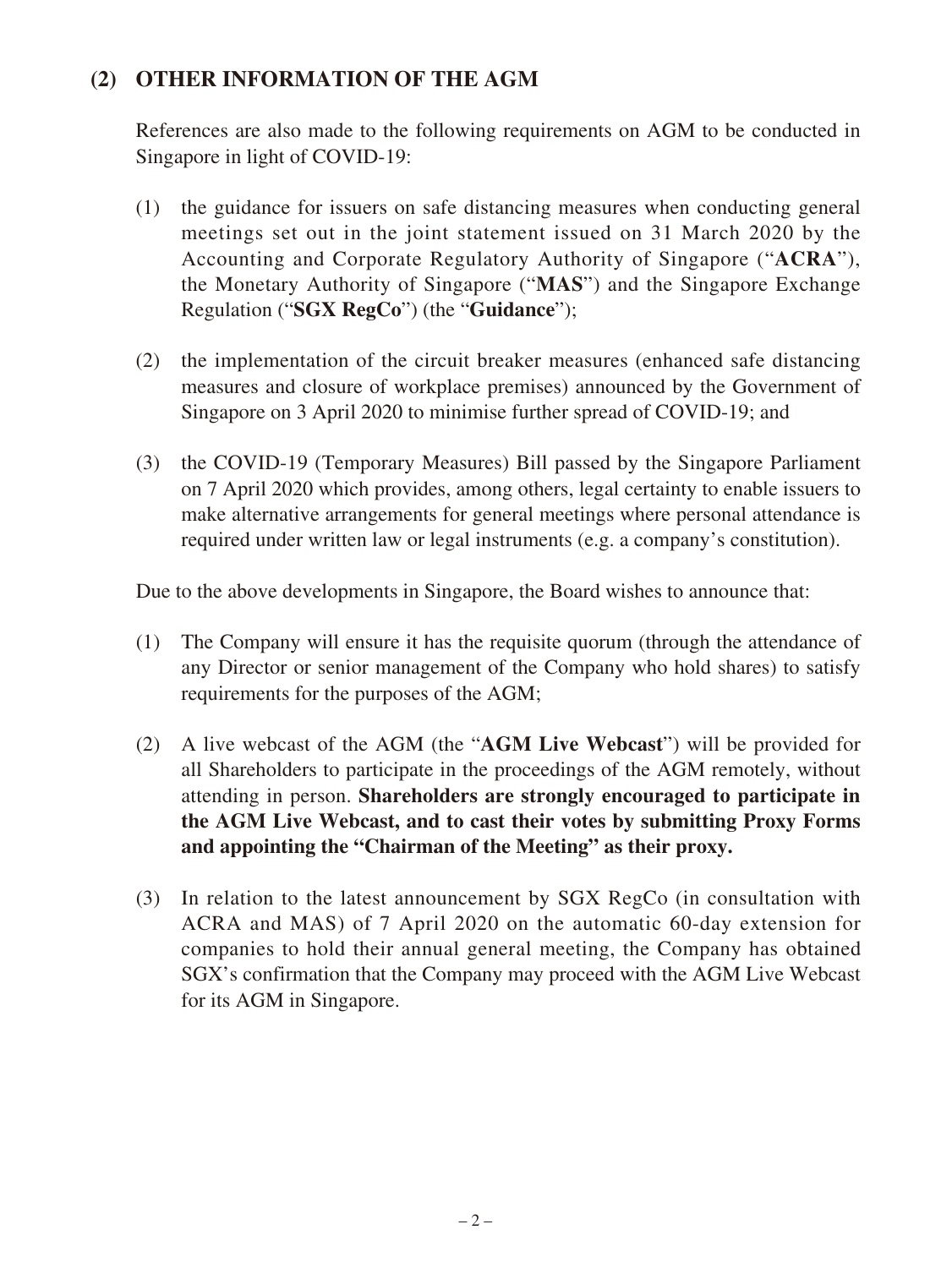## **Important Notice in relation to the AGM**

#### **I. AGM Live Webcast**

(1) To participate in the AGM Live Webcast, Shareholders are required to pre-register (the "**Registration**") through the investor relations ("**IR**") web page under submenu "AGM" on the Company's website at URL:

#### https://app.centurioncorp.com.sg/agm/registration.aspx

by 10:00 am on 24 April 2020 ("**Cut-off Date**") to enable the Company to verify their status as Shareholders.

- (2) After successful verification, authenticated Shareholders will receive an email invitation by 25 April 2020. The email invitation will be sent to the email address submitted during the online Registration which will contain a unique link to access the AGM Live Webcast. No password will be required but Shareholders are only allowed to access the AGM Live Webcast using the pre-registered email address.
- (3) Shareholders must not forward the unique link to other persons who are not Shareholders and who are not permitted to attend the AGM proceedings. This is also to avoid any technical disruptions or overload to the AGM Live Webcast.
- (4) Shareholders who have registered by the Cut-off Date but do not receive an email invitation by 25 April 2020 should contact the Company's IR team via email at agm@centurioncorp.com.sg.

## **THE COMPANY WILL NOT ACCEPT ANY PHYSICAL ATTENDANCE BY SHAREHOLDERS (IN SINGAPORE). ANY SHAREHOLDER SEEKING TO ATTEND THE AGM PHYSICALLY IN PERSON (IN SINGAPORE) WILL BE TURNED AWAY.**

#### **II. Submission of Proxy Forms to Vote**

(1) In accordance with the Guidance, Shareholders are encouraged to exercise their voting rights by submitting their Proxy Forms and, if doing so, must appoint the "Chairman of the Meeting" to act as their proxy and direct their votes at the AGM.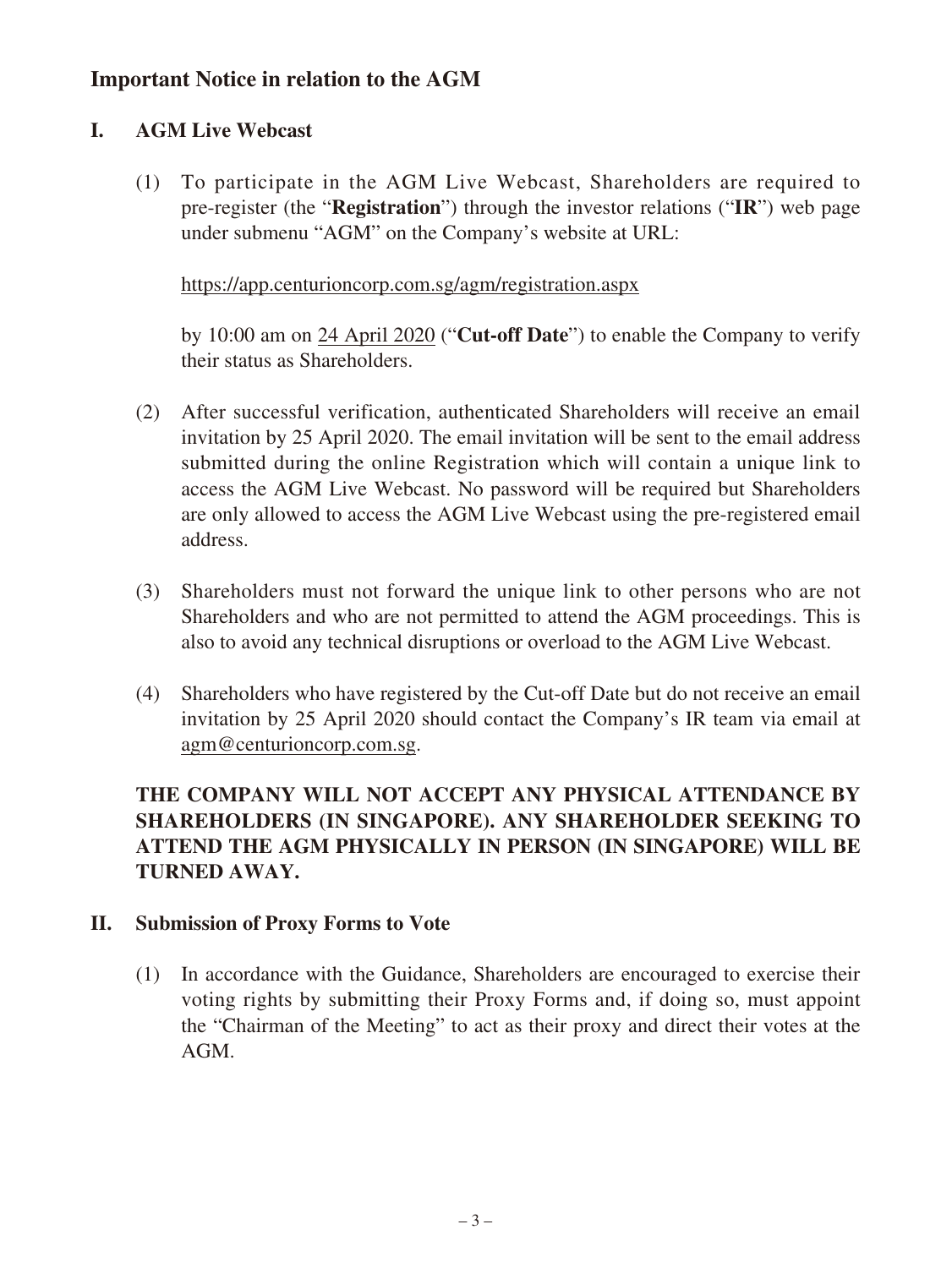- (2) The Proxy Form, duly completed and signed, must be submitted by:
	- (a) mail to the Company's registered office at 45 Ubi Road 1, #05–01, Singapore 408696 (for Singapore Shareholders), or at the office of the Company's Hong Kong branch share registrar, Tricor Investor Services Limited, at Level 54, Hopewell Centre, 183 Queen's Road East, Hong Kong (for Hong Kong Shareholders); or
	- (b) email to agm@centurioncorp.com.sg

not later than 24 April 2020 (Friday) at 10:00 am, being 72 hours before the time set for holding the AGM.

- (3) For CPF or SRS investors who wish to appoint the "Chairman of the Meeting" as their proxy should approach their respective CPF Agent Banks or SRS Operators to submit their votes at least seven (7) working days before the AGM.
- (4) Shareholders who had submitted their Proxy Forms before this announcement are not required to re-submit the Proxy Form. The votes of such Shareholders as specified in the submitted Proxy Forms will be counted.
- (5) Shareholders who did not appoint the "Chairman of the Meeting" as their proxy, or who did not specify their votes, in the submitted Proxy Forms are advised to re-submit the attached Proxy Form to appoint the "Chairman of the Meeting" as their proxy.

### **III. Submission of Questions**

- (1) Shareholders who have any questions in relation to the items of the agenda of the AGM should send them in advance, by the Cut-Off Date, via any of the following options:
	- a. Annex your questions with your Proxy Forms.
	- b. Submit your questions in the text box provided during the AGM Live Webcast Registration process.
	- c. Email your questions with your name and identification number (for Singapore Shareholders)/your name and address (for Hong Kong Shareholders) to agm@centurioncorp.com.sg.